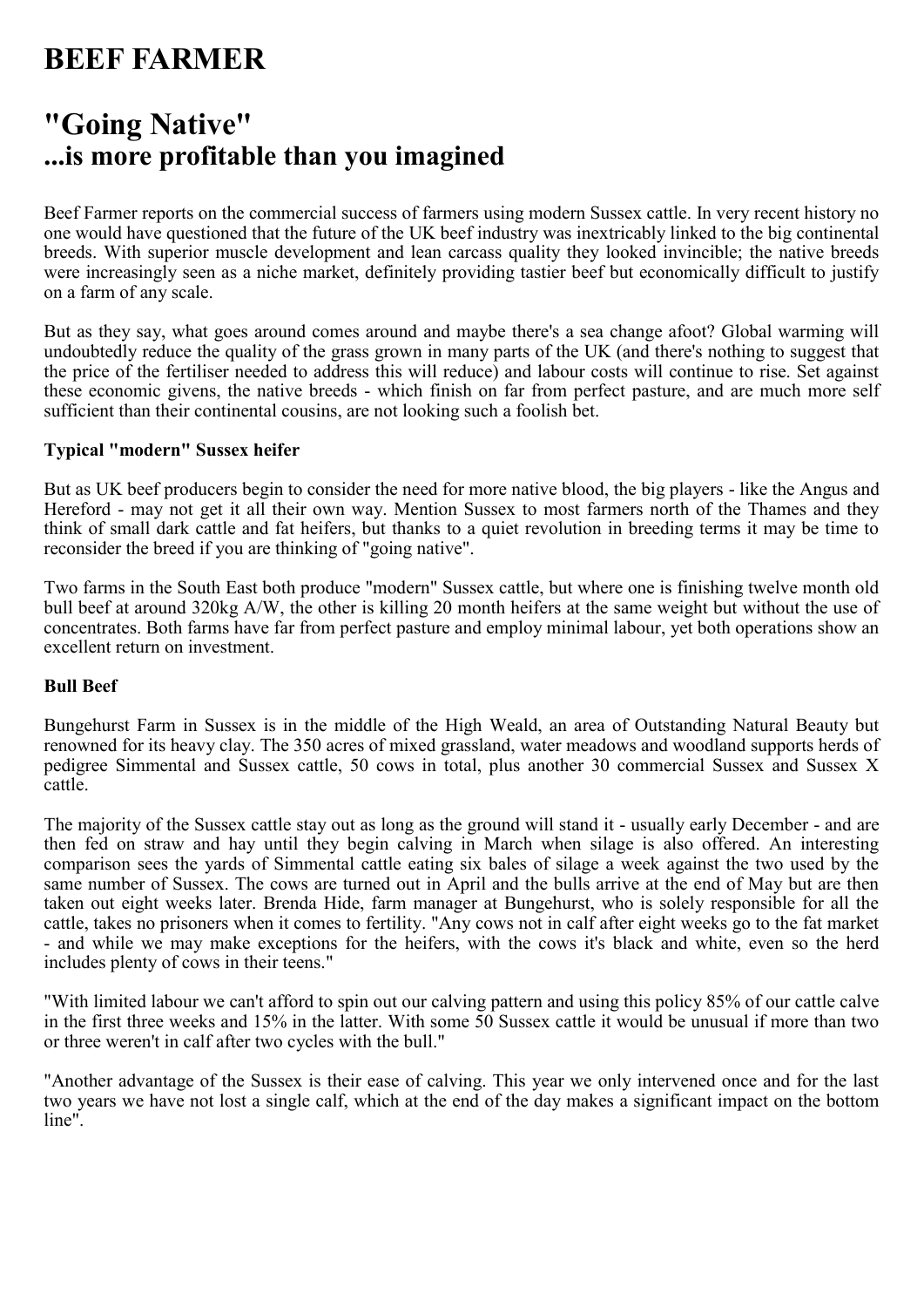The cattle are then turned out onto permanent pasture - and even in the driest summers receive no supplementary feeding - until August when the cows with bull calves are split from those with heifers. Creep feeders are put in and using a 15% beef nut, the heifer calves are rationed to 1kg a day each while the bull calves are on ad-lib.

At some point in November, weather dependent, the bull calves are weaned and brought in where they continue on ad-lib nuts plus barley straw. From Christmas, the local butcher draws two a week, which get sent less than a mile up the road to the local Tottingworth abattoir. By April all the bulls, except those retained for breeding, will have gone which conveniently leaves the pen empty for the cows to calve down again for another year.

These Sussex bulls, all between ten and twelve months old, are killing out between 280 and 320kg D/W, an ideal size for the local independent retail butcher, who also appreciates the very lean quality of the carcass. As a result he is happy to pay over the odds - currently £2.95/kg D/W - and picks up the killing charge.

Continues Brenda "This system works well for us as it requires little labour, minimal housing and a quick return on each cow. It would not have been possible to push the traditional Sussex in such a way, but thanks to the development blood that was introduced in the seventies, mainly Limousin and Angus, the modern Sussex offers a hardy, docile animal but one that can be pushed fairly hard without getting too fat. On that basis the Sussex herds at Bungehurst represent a profitable enterprise".

## **Extensive Approach**

At the other end of the spectrum Roger Dunn in Kent is finishing heifers at 20 months that have never seen a beef nut in their lives.

The 600 hectare farm at Goldstone in East Kent is flat marshland, whipped by winds that storm in off the North Sea, not the most hospitable of environments. About 200 hectares is down to fruit, 200 to arable and the poorer pasture that is not suitable for cropping is grazed by a herd of some 90 Sussex cows and followers. These are split into two groups one calving in March/April and the other in September/October, a system that allows them to calve the heifers at two and half years.

The herd was first established by Roger's father with a nucleus of traditional Sussex cattle.

Using a Red Angus bull he was very keen to develop polled cattle and so was one of the early pioneers of breed development. While the majority of the Goldstone cattle are now polled, Roger has continued the development programme using Salers to introduce more scale.

Interestingly however, he is now wary of going too far down this route having found that anything with more than about  $1/16<sup>th</sup>$  continental blood proves too expensive to finish on the quality of the pasture found at Goldstone.

The spring born calves at the farm are turned out in March/April and as all the bull calves are castrated they stay together until they are weaned in November. The location of the buildings means the cattle are

#### **Bull beef at 12 months**

wintered in the centre of the operation, an ideal situation for maximising the by-products of the other enterprises such as apples, pears and potatoes. Apart from these, the calves are fed on silage analysed and then mixed with a Keenan feeder to give a total mixed ration with a 16% protein level. This is fed ad-lib with each animal consuming about 20kg of silage a day.

These cattle are then turned back out in the spring and some of the heifers will be ready to kill off grass by the autumn. The remainder are overwintered on the same total mixed ration with around four being drawn off each week to be slaughtered locally and then sold through the on-farm shop.